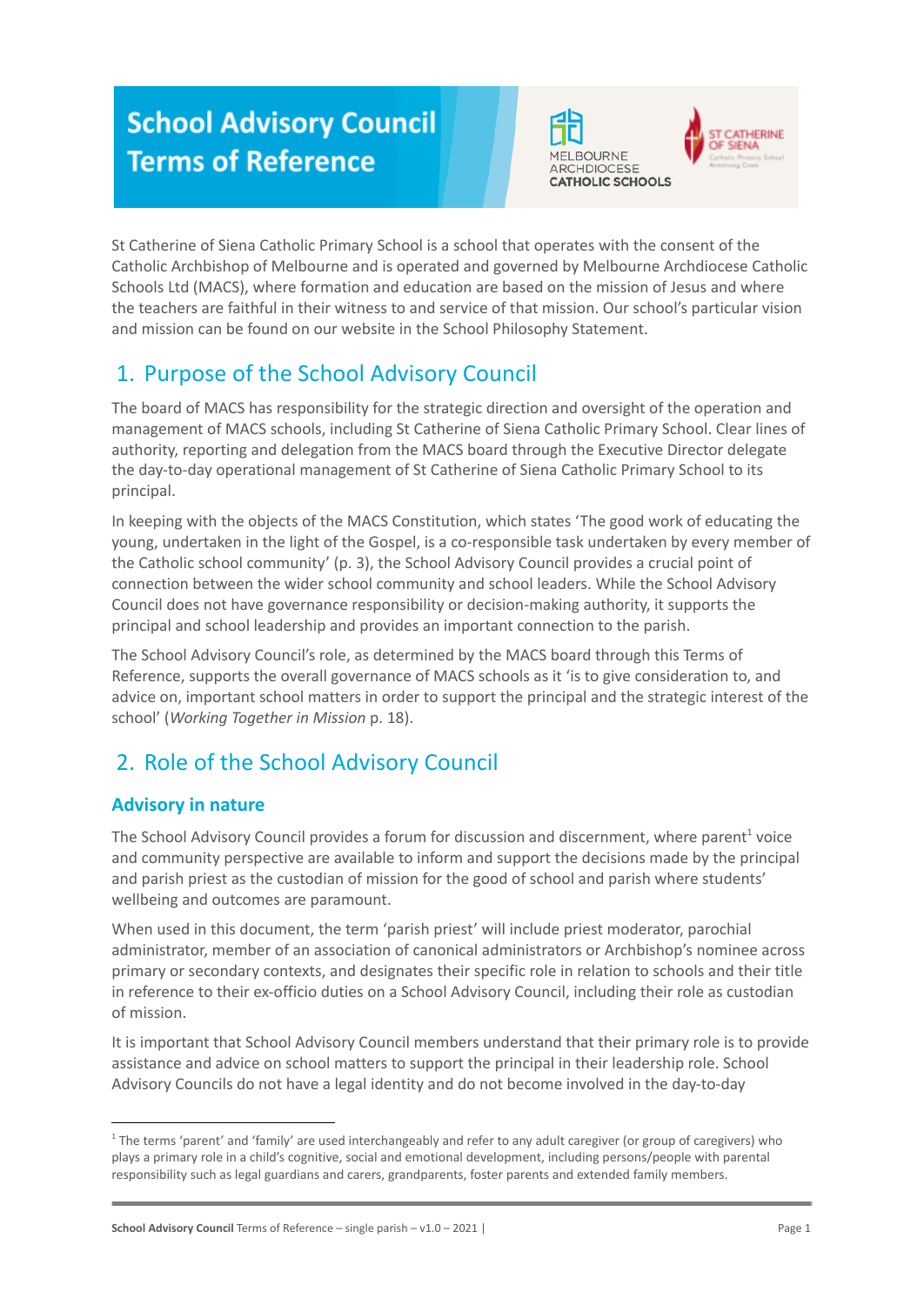management of the school. The School Advisory Council must act within the parameters of this Terms of Reference.

The MACS board, as the governing body of MACS schools, is responsible for the common good of Catholic education in MACS schools in the Archdiocese, and thus is ultimately responsible for making any decision about the establishment of a council and its arrangements.

The following are some examples of the many ways the School Advisory Council may support the school and the principal:

- articulating and enacting the school's vision and mission
- promoting the school's Catholic ethos and culture
- promoting faith formation and development
- supporting school policies as required
- giving advice to the principal on issues such as school improvement plans and enrolment trends
- engaging in discussion with the principal about the annual school budget and other financial matters
- giving advice to the principal about the school master plan
- providing capital resource planning and maintenance support to the principal.

## 3. Council structure

### **Members of the School Advisory Council**

Serving on the School Advisory Council of a Catholic school is a form of Church lay ministry. It is a response to the call to support the local Catholic parish and school communities in a particular way. It is also a means for members of our community to share their skills and talents for the common good. A well-functioning council provides rich sources of wisdom and insight, as well as a means of strengthening community links and potential for partnerships.

The St Catherine of Siena Catholic Primary School Advisory Council is to be made up of a minimum of six and a recommended maximum of 10 council members who value and share the educational mission and ethos of the Catholic Church, comprising at least:

- a) the principal (ex officio)
- b) the parish priest (ex officio) (**custodian of mission**)
- c) two parents of children attending the school
- d) one parishioner
- e) another person who in the opinion of the principal has the relevant knowledge, skills, expertise or interest and commitment to the mission of the school to serve a particular need on the council
- f) additional parents of children attending the school

A person who is a member of the council under any category from (a) to (f) may satisfy the eligibility criteria under more than one category.

At the principal's discretion, members of the school staff may be invited from time to time to attend meetings depending on the content of the agenda.

Other committees, or working parties, will be established by the SAC in response to identified needs of the SAC. In consultation with the school community, the committees will be set up to address identified needs. These are: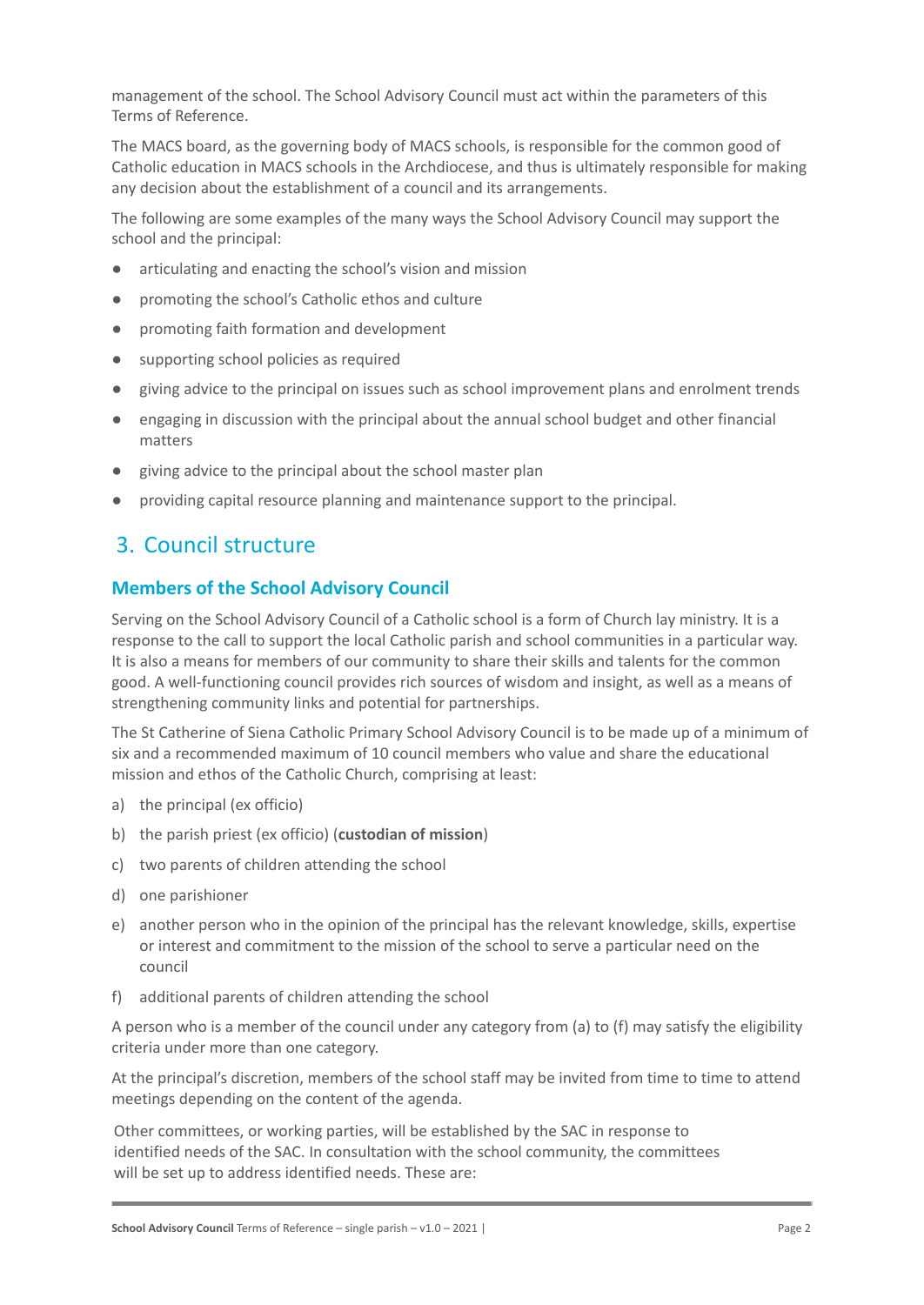- Fundraising
- Culture and Community Engagement
- Environment: Grounds and Development
- Welfare and Wellbeing (Pastoral Care)

#### **Additional structures for multiple schools within a single parish community**

As our school is one of multiple schools located within a single parish community, the parish priest and principals have determined that, to support the individual councils at each school with their various differences and needs, the following additional structures have been put in place, the parish priest (or representative) will only be required to attend one meeting per semester.

## 4. Appointment and induction of members

#### **A process of discernment**

As being a member of a School Advisory Council of a Catholic school is a form of Church lay ministry, the process of appointment is preceded by discernment to assist potential new council members to understand:

- the vision and mission of MACS, the parish and school
- the roles, responsibilities and processes of MACS and the St Catherine of Siena Catholic Primary School Advisory Council
- how council members can support the principal and the parish priest
- the appropriateness of their personal readiness to serve.

This discernment process commences when expressions of interest are sought for new council members, beginning with the provision of an information pack to those interested in nominating for a council position, or a chance for potential nominees to discuss the role of the council and the expectations of a council member with the principal, chair or parish priest.

In keeping with what it means to be and to build Church, the discernment process seeks to arrive at a decision about appointment which all can accept gracefully and support wholeheartedly (even if some wish the decision had been different) because they know the group honestly searched together for the Spirit of God in and for the life of the community.

A discernment process ensures that those who have expressed an interest have had an opportunity to discern their readiness to serve. This process at St Catherine of Siena includes:

- reflecting on the mission of MACS and the school
- exploring the shared understanding that serving on the School Advisory Council is a means for members of our community to share their skills and talents for the common good
- interviewing those who submitted an expression of interest
- sharing known background information about the potential members with observance of privacy laws and confidentiality
- considering the good character of the person and their disposition
- guaranteeing a balance of gender, cultural diversity and skill sets on the School Advisory Council.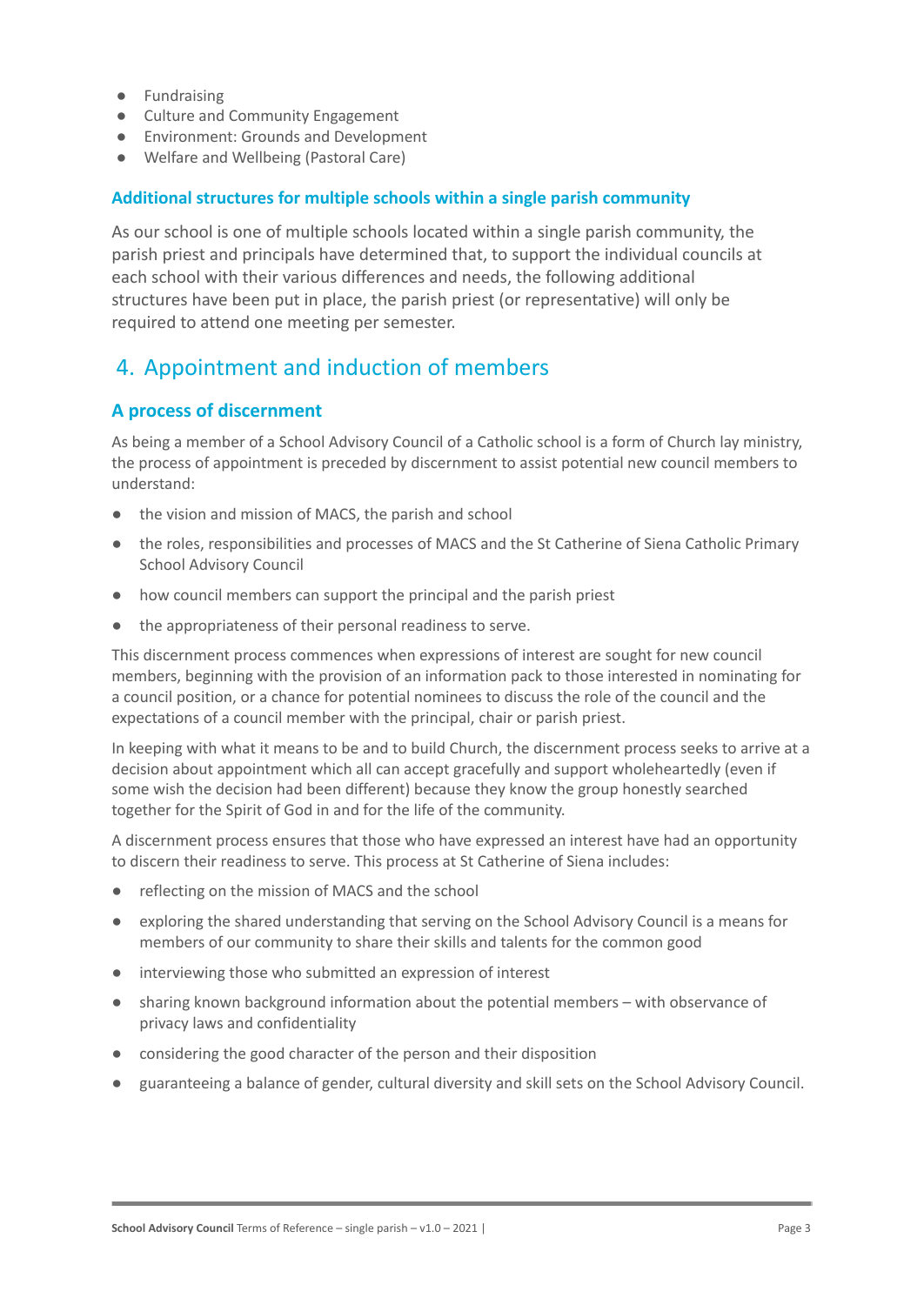### **Process of appointment of council members**

The principal has the power of appointment, reappointment and removal of members of the School Advisory Council, except the parish priest who holds office ex officio and cannot be removed by the principal.

In appointing council members, the principal will consult with the parish priest following a process of discernment. The principal and parish priest may choose to be supported by others in the appointment process. When appointments are being made, it is important to keep in mind the need for a balance of gender, cultural diversity and skill sets in forming the council.

Council members are appointed annually at a set time devised by the council. The principal may, in consultation with the parish priest, at any time make an additional appointment to the council in the event of a vacancy in the minimum prescribed positions or to otherwise fulfil a need on the council; however, any council member so appointed will only hold office until the next set annual appointment round devised by the council following the appointment and, at this time, may apply for membership of the council in the ordinary manner. A preference will be given to new appointees over a repeat nominee (someone who has previously been on the council, had leave and returned) to ensure ongoing diversity and renewal.

### **Key considerations in appointment of council members**

#### **Child Safe Standards**

Adherence to the school's Child Safe Standards must be at the forefront of any appointment process. As a condition of appointment, council members must have a Working with Children Check, and sign and comply with the school's Child Safety Code of Conduct.

#### **Code of Conduct for School Advisory Council members**

The school's Child Safety Code of Conduct sets up the baseline expectation that, like all members of the school community, council members 'are expected to actively contribute to a school culture by respecting the dignity of its members, affirming the gospel values of love, care for others, compassion and justice'.

This baseline standard is expanded and made explicit in the MACS Code of Conduct for School Advisory Council members. The objective of this Code of Conduct is to ensure that high standards of community, group and individual behaviour are observed by the members in the context of their roles as members of any School Advisory Council of a MACS school.

#### **Conflict of interest**

MACS is committed to building School Advisory Councils that are free from fraud or corruption, or the perception of fraud or corruption. Conflict of interest arises where a councillor's duty to the school is affected by a personal (actual, potential or perceived) interest. In such cases, the line between personal and professional conduct may become blurred, and interfere with a councillor's capacity to provide advice and fulfil their responsibilities on the council. Conflicts of interest may arise, but do not need to present a problem to any School Advisory Council or MACS if they are openly and effectively managed.

The MACS Conflict of Interest Policy for Employees, Contractors and Consultants addresses the requirements for disclosure and management of conflicts of interest, and extends to council members and all members of any committees of the council. It is a requirement of the role that council and committee members abide by and comply with this policy.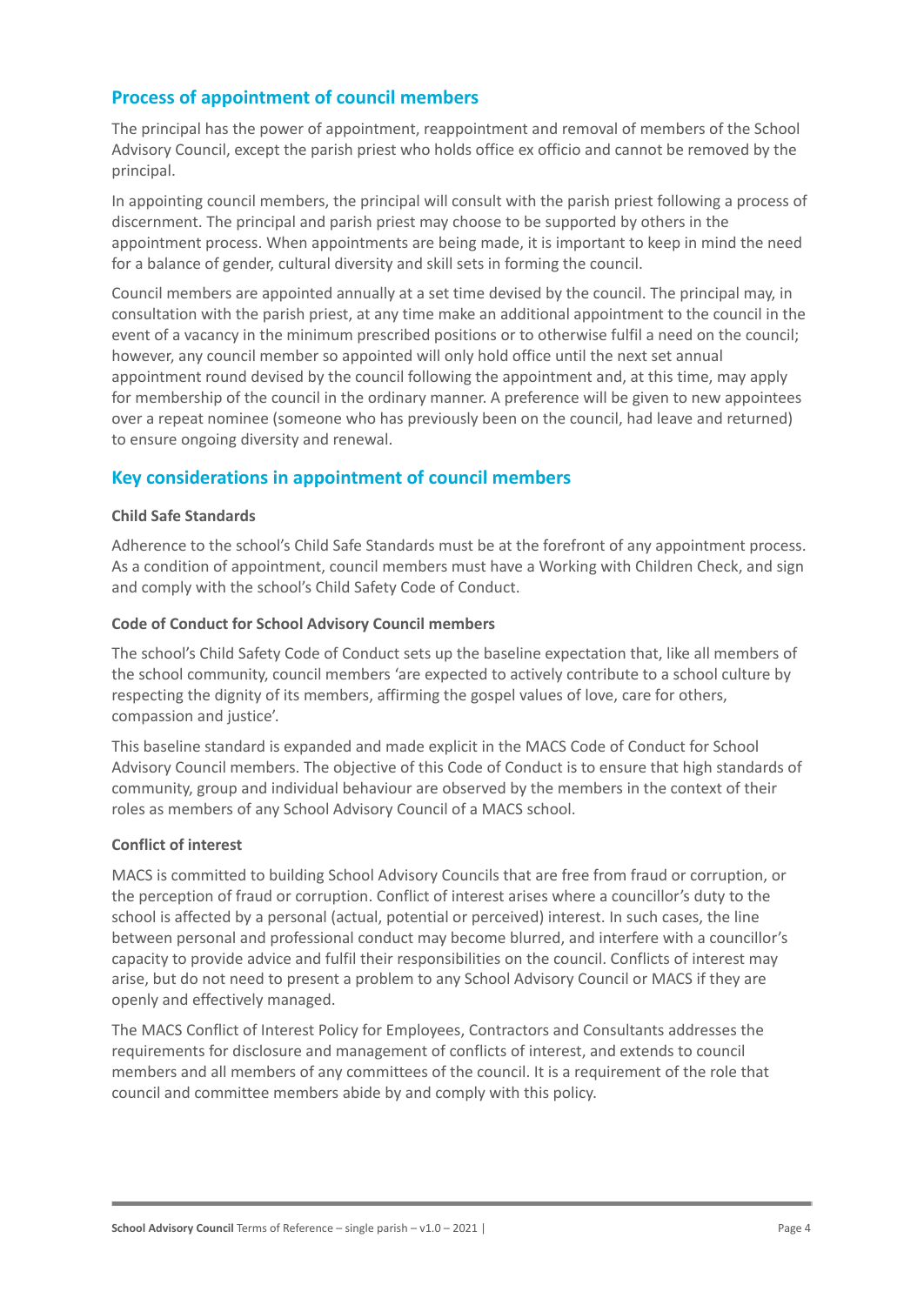#### **Diversity**

The School Advisory Council seeks to be inclusive of all community members and will demonstrate a genuine commitment to gender equity, cultural diversity and requisite skill sets.

Collectively, council members should bring a range of personal skills and experience to add value to the St Catherine of Siena Catholic Primary School Advisory Council in accordance with the requirements under Section 5: The role of individual council members in this Terms of Reference.

### **Expressions of interest**

Generally, expressions of interest to become a council member are made in advance of the set annual appointment round devised by the council. The process of applying for membership of the St Catherine of Siena Catholic Primary School Advisory Council is via a nomination process which is advertised in the newsletter. Anyone interested in becoming a member of the St Catherine of Siena Catholic Primary School Advisory Council may seek advice from the principal, chair or parish priest on the process of appointment. Consideration will also be given to succession planning through staggered renewal of members to ensure continuing institutional memory.

#### **Terms and conditions of appointment**

The period of appointment for council members, excepting the parish priest, the principal and any other ex-officio appointment, is generally a term of three years ending on the conclusion of the third year following their appointment, with the option of being reappointed for a total of three consecutive terms.

The parish priest and the principal hold office on the School Advisory Council ex officio, meaning that their term continues for as long as they occupy that office following which they cease to be a member of the council. Their successor in that office then becomes automatically appointed to the council.

Any other council members who are appointed on the council ex officio due to a specific position in the school (for example, a business manager) will also have a term of office on the council for as long as they occupy that office, following which they cease to be a member of the council. Their successor in that office will be eligible to be appointed to the council, as determined by the principal in consultation with the parish priest.

The other terms and conditions of appointment of council members are contained in a letter of appointment from the principal and parish priest. A condition of appointment is that the member will:

- sign the school's Child Safety Code of Conduct
- undertake a Working with Children Check as per the *Worker Screening Act 2020* (Vic.)
- accept the MACS Code of Conduct for School Advisory Council members.

The letter of appointment, in a template provided by MACS, sets out among other things:

- terms and conditions that must be agreed to by the proposed council member
- details of expectations of council members
- a copy of this Terms of Reference
- a copy of the MACS Code of Conduct for School Advisory Council members
- reference to availability of applicable MACS school governance policies, as provided in the MACS *School Advisory Council Manual*, including the applicable school's Child Safety Policy, Child Safety Code of Conduct, Complaints Handling Policy and the MACS Conflict of Interest Policy for Employees, Contractors and Consultants.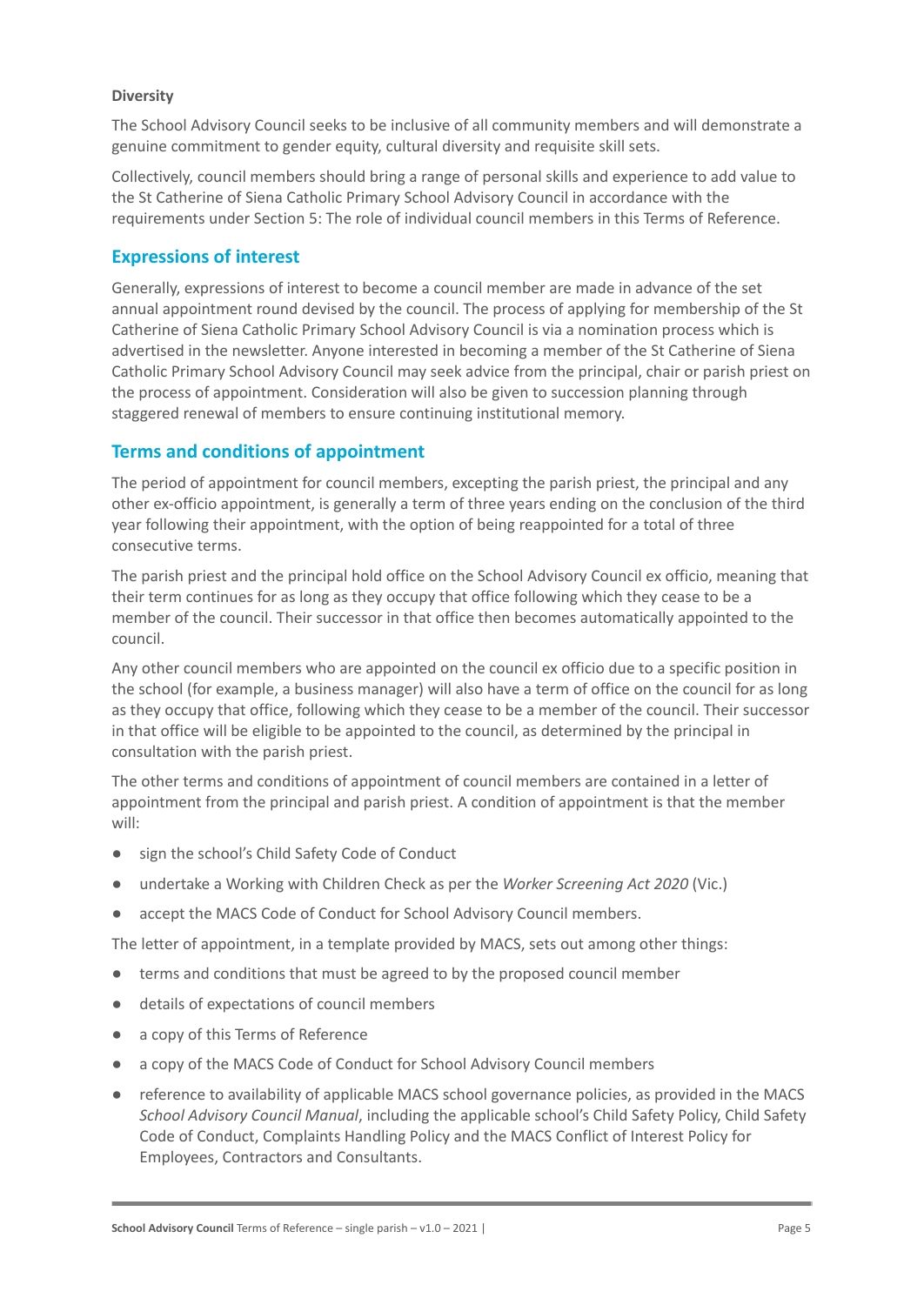The office of a council member will become vacant if the member:

- is absent without the consent of the council from three successive meetings of the council, unless the principal determines otherwise
- resigns by notice in writing
- is removed from office by the principal (or the MACS Executive Director or board, as applicable)
- ceases to occupy the relevant office, in the case of the parish priest, the principal or any other ex-officio appointment to the council
- is unable to perform the role due to ill health.

Any period of office of a council member held during a casual vacancy appointment by the principal (that is, a period of less than one year between annual appointment rounds) is disregarded in counting the maximum permitted tenure of office of a council member of three consecutive terms.

### **Induction**

The induction process continues after appointment and is a continuing process rather than an event. MACS provides a basis for formation and induction as outlined in the *School Advisory Council Manual*. Formal induction to the St Catherine of Siena Catholic Primary School Advisory Council includes:

follow-up briefings after the first council meeting and any further support and guidance.

New council members will be provided with:

- the MACS *Statement of Mission*
- an understanding of the history of the parish and school
- a MACS *School Advisory Council Manual*, including the school's Child Safety Code of Conduct, the MACS Conflict of Interest Policy for Employees, Contractors and Consultants, and other relevant school governance policies
- an opportunity to meet with the principal and parish priest
- a tour of the school facilities.

### **Process of removal of council members**

The principal may, following consultation with the parish priest, remove a council member (except the custodian of mission) if the principal is of the view that a council member is not complying with the expectations of the role of a council member, or is engaged in conduct unbecoming of a council member or prejudicial to the interests of the school. The reasons for removal of council members will be outlined in writing by the principal, in consultation with the parish priest.

A council member may appeal their removal to the Executive Director of MACS for review. The decision of the Executive Director will be final.

The principal of St Catherine of Siena Catholic Primary School acts on delegation by the MACS Executive Director, who in turn acts on delegations from the MACS board. No delegation of power prevents the exercise of a power directly by the Executive Director or the MACS board, as relevant. For the avoidance of doubt, the MACS Executive Director and board reserve the power to remove a council member from office (except the custodian of mission) if they are of an opinion that the circumstances are deserving of such action.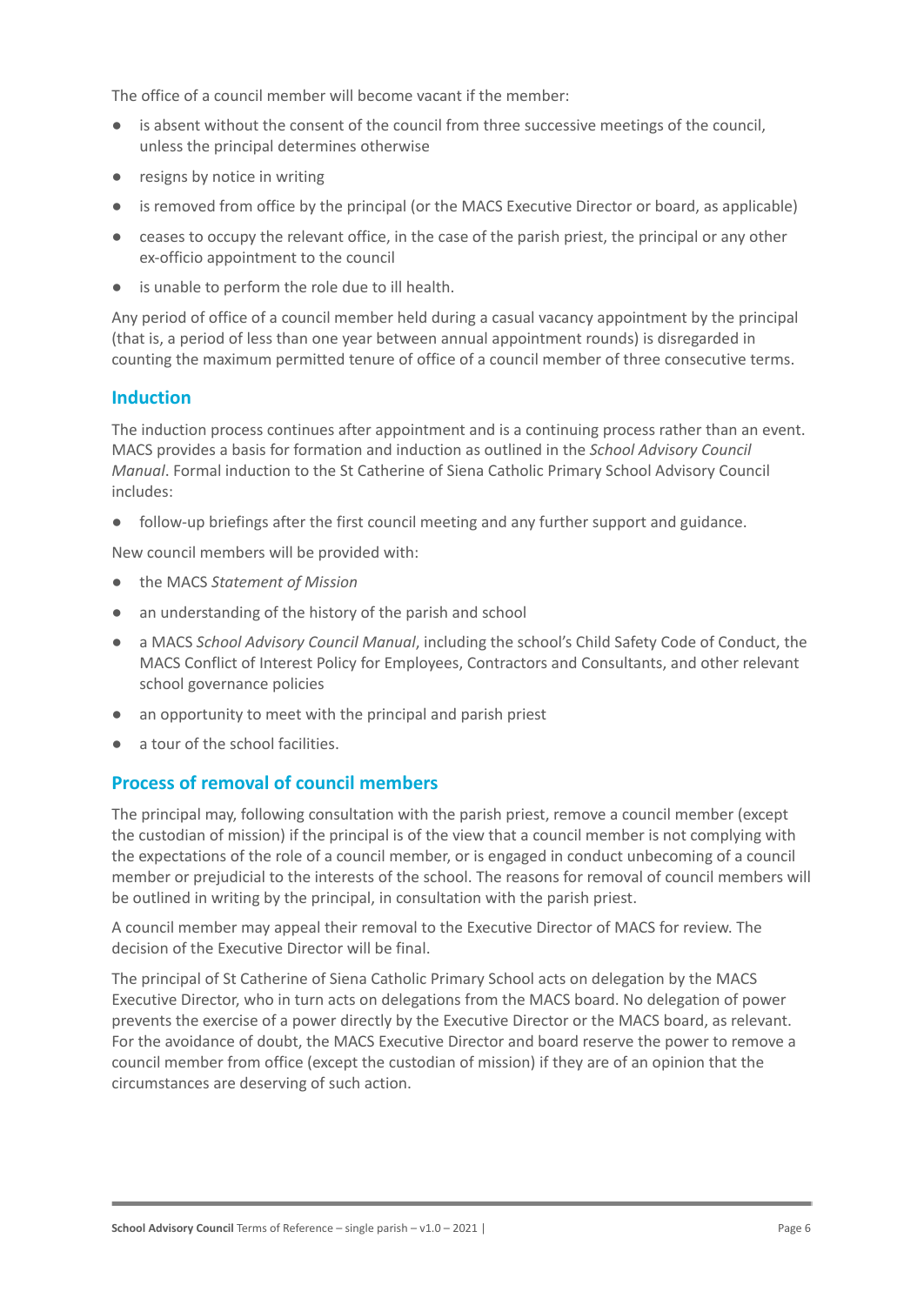## 5. The role of individual council members

## **Qualities and skills of a council member**

Each Catholic school is different, but all schools share the mission of the Church. The council should be composed of people who meet high standards of community, group and individual behaviour, and appreciate, value and share the educational mission and ethos of the Catholic Church. When seeking council members, it is important to reflect on the qualities and skills of benefit to the council in carrying out its functions. Their capacity to contribute, their shared understanding and their positivity are essential.

The following is a list of some of the key qualities and skills for members of the School Advisory Council:

- commitment to the MACS *Statement of Mission*
- commitment to Catholic education in the parish and school
- commitment to the vision and mission of the parish and school
- understanding of the role of parish priest as the custodian of mission, principal as the leader of the school and council members
- willingness to ask questions and seek clarification
- ability to think strategically
- willingness to support the contributions of other council members
- capacity to listen in an active and meaningful way
- willingness to work cooperatively with others
- commitment to maintaining confidentiality at all times.

### **Expectations of the council member**

Each council member, in addition to terms and conditions of appointment of council members contained in their letter of appointment and their acceptance of the MACS Code of Conduct for School Advisory Council members, is required to commit to the following:

- understanding the council's role
- having a positive and constructive attitude
- elevating any appropriate issues for consideration by the council
- declaring and not allowing any personal interests to conflict with the interests of the school, and properly managing any conflict of interest in accordance with the MACS Conflict of Interest Policy for Employees, Contractors and Consultants
- preparing for council meetings
- attending each council meeting, unless there are extenuating circumstances
- bringing expertise and views to discussions on behalf of the whole community
- participating actively and responsibly
- acting honestly and fairly, in good faith and in the best interests of the school
- acting ethically and with a high level of integrity
- conducting themselves professionally and treating other council members fairly, sensitively, consistently and with respect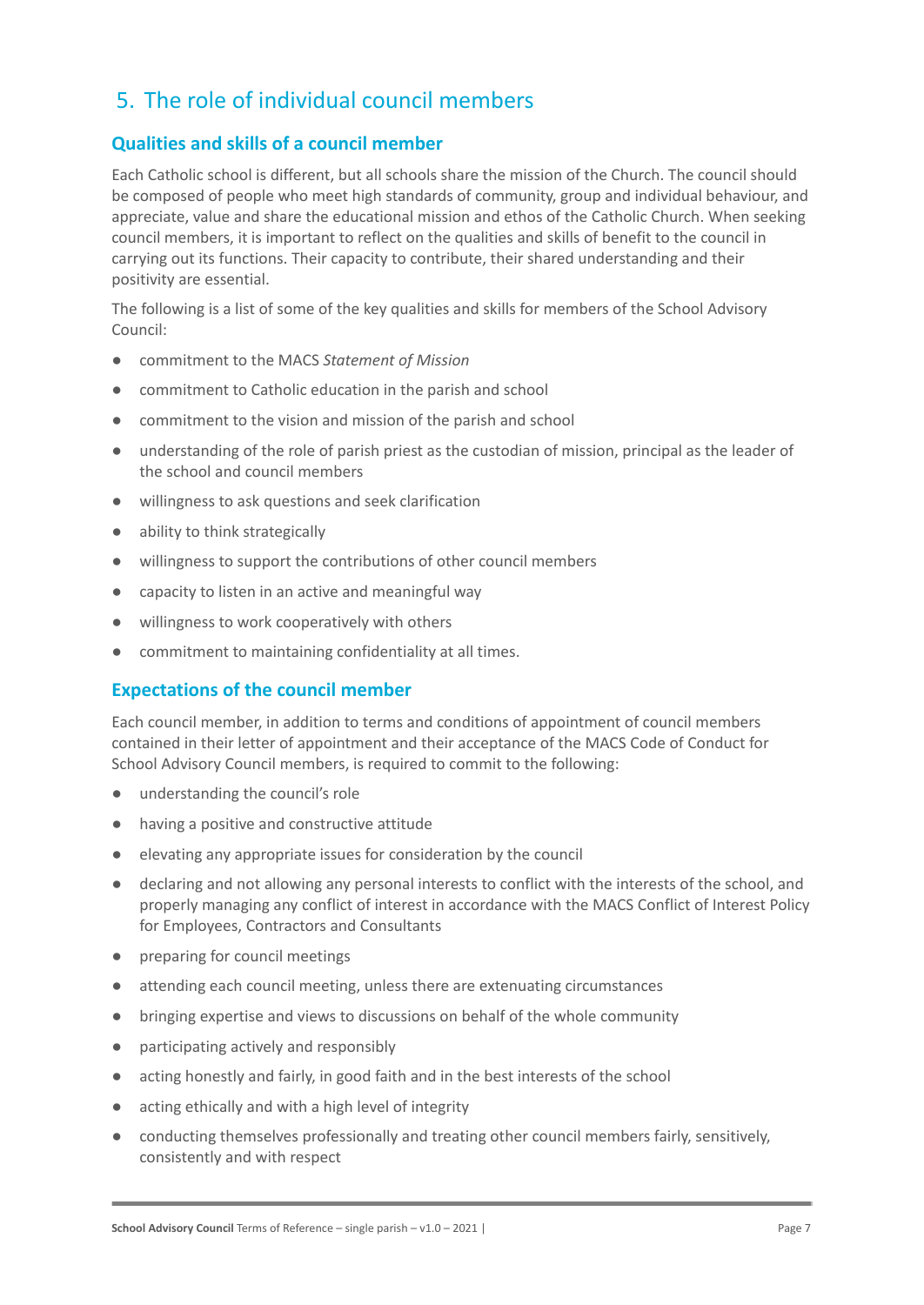- undertaking council work with reasonable care and diligence
- participating in council formation activities
- keeping confidential the information received in the course of service as a council member
- not taking improper advantage of their position as a council member
- abiding by the applicable MACS school governance policies and key documents, including the MACS *Statement of Mission*, *Working Together in Mission* and MACS Conflict of Interest Policy for Employees, Contractors and Consultants, and the school's Child Safety Policy, Child Safety Code of Conduct and Complaints Handling Policy.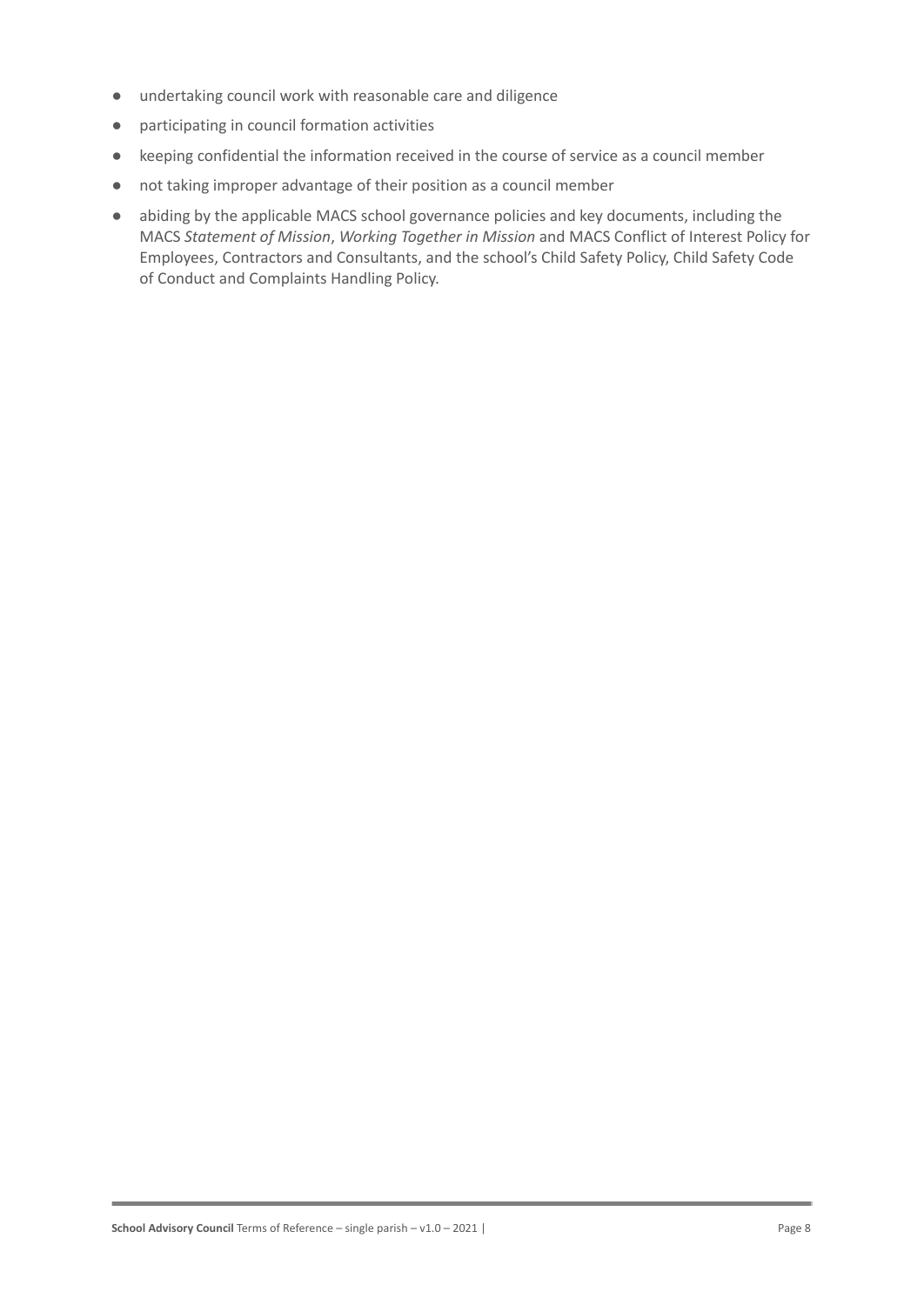## 6. Key roles

There are four key roles on a School Advisory Council. The chair, the principal, the parish priest and the secretary each have a significant role on the council and each of these roles carries specific responsibilities.

## **The chair**

The role of the chair is to:

- chair council meetings
- in conjunction with the principal and the secretary, oversee the development of meeting agendas, and check papers for meetings and the draft minutes
- ensure the meetings are focused on the agenda
- encourage participation by all council members in meetings and at council events
- act as a spokesperson for the council when authorised to do so by the principal
- attend important parish and school events as appropriate
- in conjunction with the principal, oversee the preparation of the council's annual report, with the final version approved by the council
- participate as a member of the council.

#### **Appointment**

The chair is appointed by the principal through either, depending on local context, discernment of the will of the council in consultation with the parish priest or, after a process of discernment, election by the council members from among their number. This would take place at the first meeting of the council after the end of the term of the previous chair.

The chair will normally be an independent member who is not employed by MACS at the school or otherwise, and is selected on the basis of the person's skills, competencies and their record as a leader.

The term of the chair aligns with their term of office as a council member. The office of the chair will terminate if they cease to be a council member whether by way of expiry of their term, resignation or removal. The chair does not have a casting vote in addition to their ordinary vote as a council member.

### **The principal**

Key responsibilities of the principal's role include development of the faith community, particular focus on the safety and wellbeing of students, formulation of a vision for the whole school, attention to contemporary teaching and learning in order to engage all students, and stewardship of the people and resources with particular outreach to the parent community.

The principal works in collaboration with the parish priest, staff and members of the school community, and MACS management to achieve the mission of the school.

As such, the principal's role on the council as an ex-officio member is to:

- play a key role in developing the overall goals and priorities of the council
- play a key role in developing the agenda for meetings and the preparation of papers before meetings
- ensure follow-up of actions arising from council meetings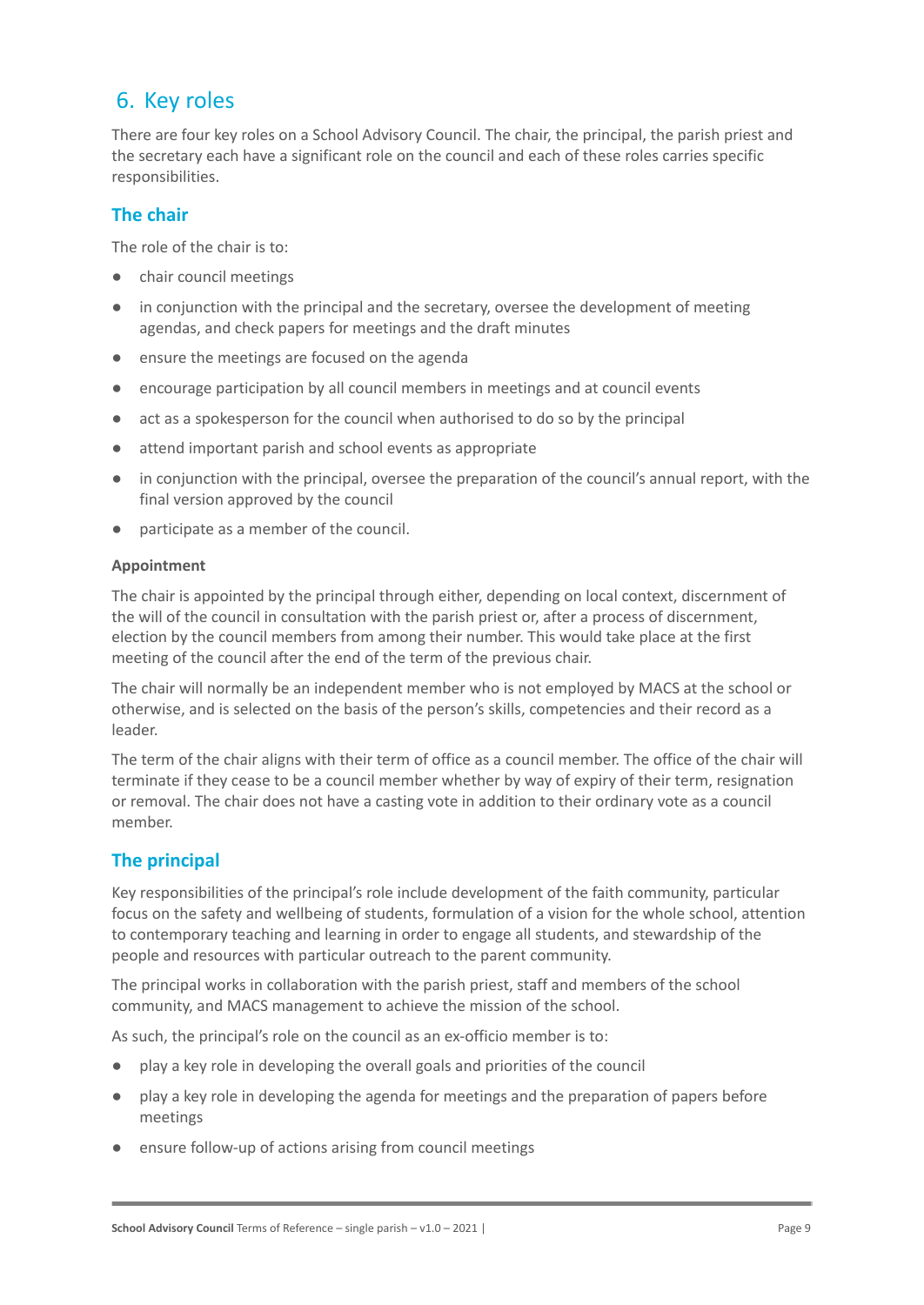- act as the chief education adviser to the council
- make arrangements to maintain an archive of relevant council documentation in accordance with this Terms of Reference, including minutes from previous meetings
- make arrangements to distribute the papers before meetings, after preparation of the papers by the secretary
- in conjunction with the chair, assist in the preparation of the council's annual report
- make arrangements to distribute draft minutes to the council members, after preparation by the secretary
- ensure that council members are kept informed between meetings
- make arrangements to maintain a register and record of council, committee and working groups, and all applicable documentation and records, including minutes, agendas and correspondence.

#### **Appointment**

The principal is an ex-officio member of the School Advisory Council by virtue of holding the role of principal of the school. A duly appointed acting principal will fulfil this role during the absence of the principal. The principal has full voting rights and is counted in the usual way for quorum purposes.

### **The parish priest**

The parish priest as the custodian of mission has a key role of supporting the school in its distinctive Catholic identity, spirituality and life by continued responsibility for faith education, sacramental life and pastoral care.

Therefore, the parish priest has an ex-officio role on the council to:

- as the key evangeliser and educator in faith within the parish and thus the custodian of mission of parish and school, provide guidance to council in its deliberations as relevant
- support the principal and council in the development and implementation of the sacramental program to ensure the school is faithful to its distinctive Catholic identity and spirituality
- in providing strong pastoral support and effective Catholic leadership of the parish, which includes the school and college communities, guide the council and bring to the council's attention matters relevant to the operation of the school
- be engaged with, and bring to the council's attention, those aspects of the school's operations that have the potential to harm the parish's good name
- be involved in and provide input to the council's planning of any transaction that will change the nature of the school property, or affect the use of any other areas of adjoining parish property (where property is beneficially owned by a juridic person which the custodian of mission represents, i.e. a parish or groups of parishes).

#### **Appointment**

The parish priest as the custodian of mission has an automatic entitlement to hold office on the council ex officio by virtue of their office as parish priest, parish priest representative of an association of parishes or nominee of the Archbishop, as applicable. The parish priest has full voting rights and is counted in the usual way for quorum purposes.

#### **The secretary**

The role of the secretary is to:

● take the minutes of council meetings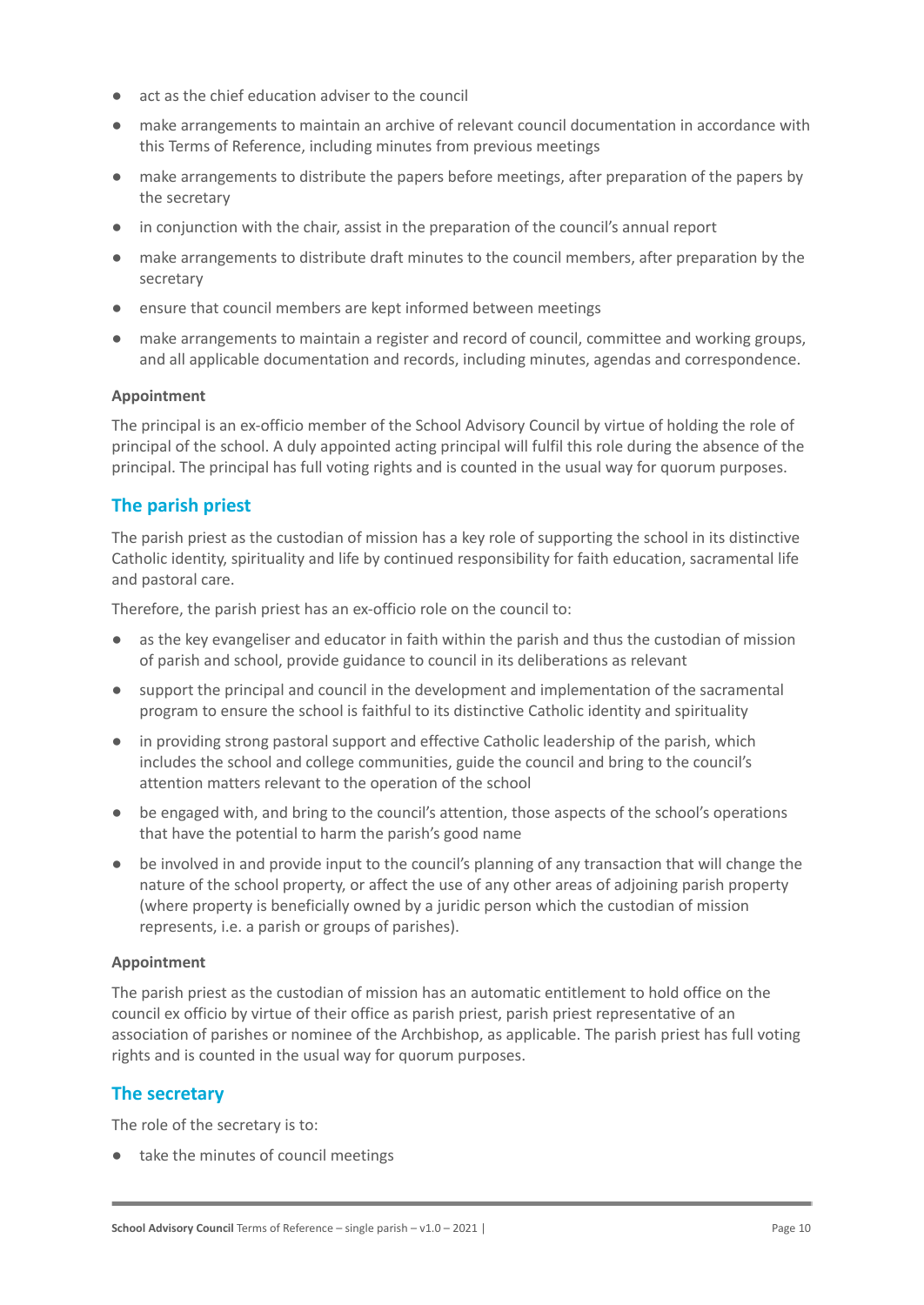- oversee that the agenda and papers are confirmed in sufficient time to allow for their distribution at least a week prior to the meeting
- oversee management of all council correspondence
- oversee the provision of adequate notice of the annual appointment round and of any intention to call for nominations for council positions that become vacant.

#### **Appointment**

A minute secretary may be appointed by the principal from the staff of the school to undertake the duties of secretary. The minute secretary would have no vote as their role is purely administrative. Alternatively, a secretary is appointed by the council from among its members at the first meeting of the council after the end of the term of the previous secretary. If appointed from within the ranks of the council, the secretary does not have an additional vote as well as their ordinary vote on the council.

## 7. Committees and working parties

To share and support the work of the School Advisory Council, the council may consider establishing standing committees depending on the size and local context of the school. The purpose of each committee is to advise the School Advisory Council on specific matters. Committees are not a requirement, but an additional advisory structure if needed.

The councils of larger schools may delegate work to committees to more effectively provide advice on complex or specialised issues, and to use councillors' time more efficiently. Committees provide recommendations to the full council, which retains collective responsibility for the advice provided to the principal.

Involvement in committees allows members to deepen their knowledge of the school, become more actively engaged and fully utilise their experience. Additionally, the existence of committees can indicate to the community that the council is giving voice to particular issues.

Smaller schools may not benefit from a formal committee structure because their councils are often quite small and operations not as complex.

From time to time, the council may also wish to establish a committee or working party for a specific purpose or to undertake a particular task, for example a centenary celebration.

The council may appoint additional members of a council committee or working group to assist with deliberations in the manner determined by the council in each instance. Any co-opted members of committees who are not council members will be held to account to the same expectations as those of a council member, as outlined in Section 5. They must have a Working with Children Check, sign and comply with the school's Child Safety Code of Conduct, accept the MACS Code of Conduct for School Advisory Council members and the MACS Conflict of Interest Policy for Employees, Contractors and Consultants.

Council committees and working groups may be focused on a specific area such as:

- finance
- property
- parent engagement.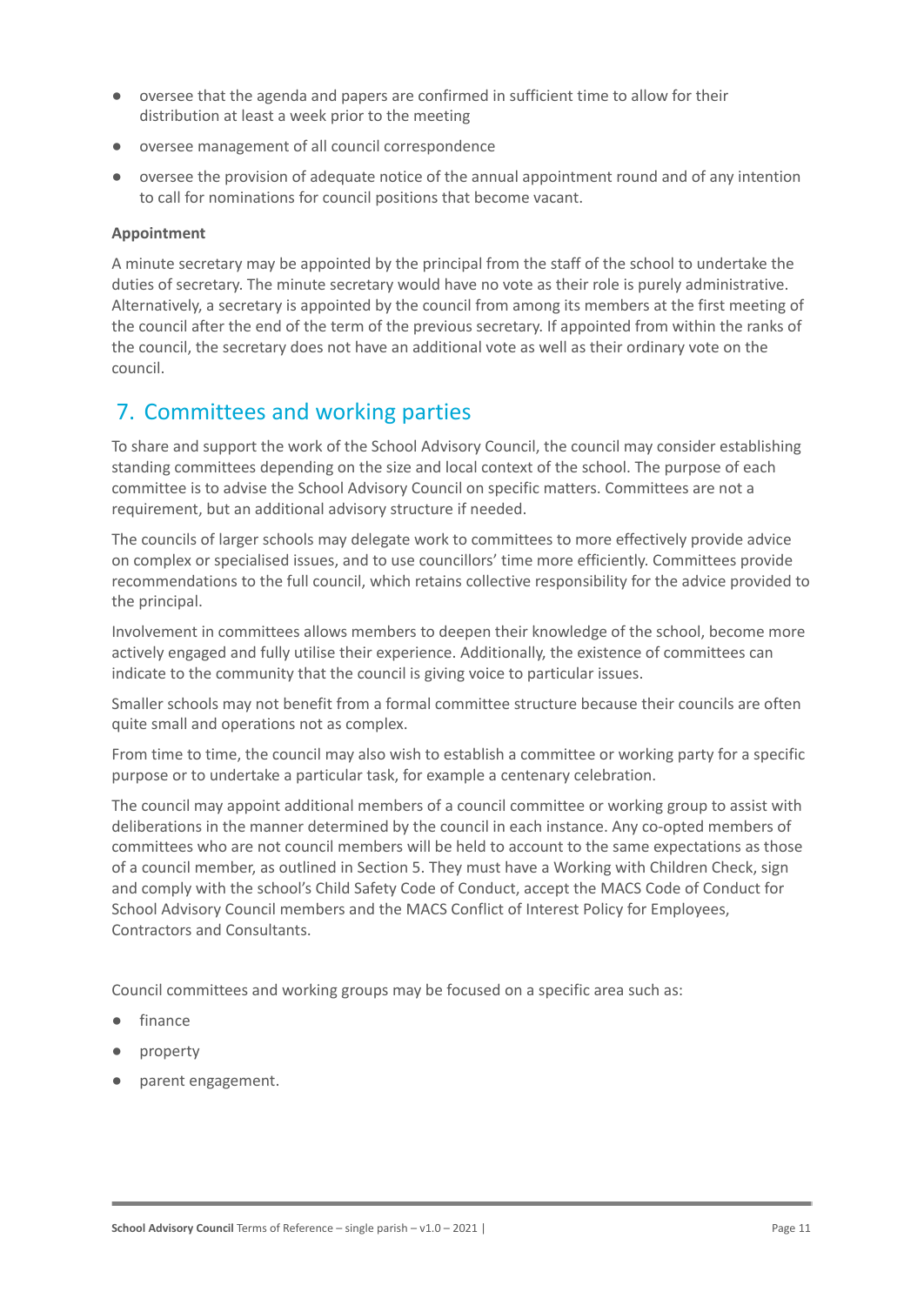## **Function**

If a committee or working party is seen as desirable, the MACS-approved School Advisory Council Committee Terms of Reference template is to be used to establish the committee or working group. The following structures need to be adopted:

- Each committee or working party should be chaired by a council member who is responsible for reporting to the council on the activities of the committee/working party.
- Council committees/working parties are directly responsible to the council.
- Each committee/working party of the council should have clearly articulated expectations stating:
	- the name of the committee/working party
	- the name of the chair
	- the purpose and tasks to be undertaken
	- the names of the members
	- the quorum, meeting and reporting requirements
	- the date for reporting back to the council, e.g. actions since last report, what's happening now, future plans, items for council discussion
	- the duration of the committee/working party.

It is important that any council committee or working party understands that it may not speak publicly for the council.

The terms of reference of each committee or working party of the council should be approved by the principal and appropriate records maintained by or on behalf of the principal.

A summary of the activities of each committee or working party should be included in the council's annual report to acknowledge the specific work undertaken by the committee or working party during the year.

## 8. School Advisory Council meetings

### **Meetings**

The St Catherine of Siena Catholic Primary School Advisory Council meets four to six times during the year.

The School Advisory Council may call extraordinary meetings if required.

Agendas should be prepared and distributed prior to each meeting, with sufficient notice and time for preparation by council members. Minutes will be taken at each meeting.

To support the parish priest in maintaining a presence on our School Advisory Council, given that the parish priest has multiple schools within our parish, they would only be required to attend a minimum of one meeting per semester but would be included in any email communication or distribution of minutes.

In the event that the parish priest cannot be present at a scheduled meeting, they would inform the chair or principal of their inability to attend and share any reports or information prior to the meeting's commencement.

#### **Quorum**

A quorum must be present at all times at each council meeting for the meeting to be validly constituted, and all discussion and agreement by consensus made at the meeting valid. The quorum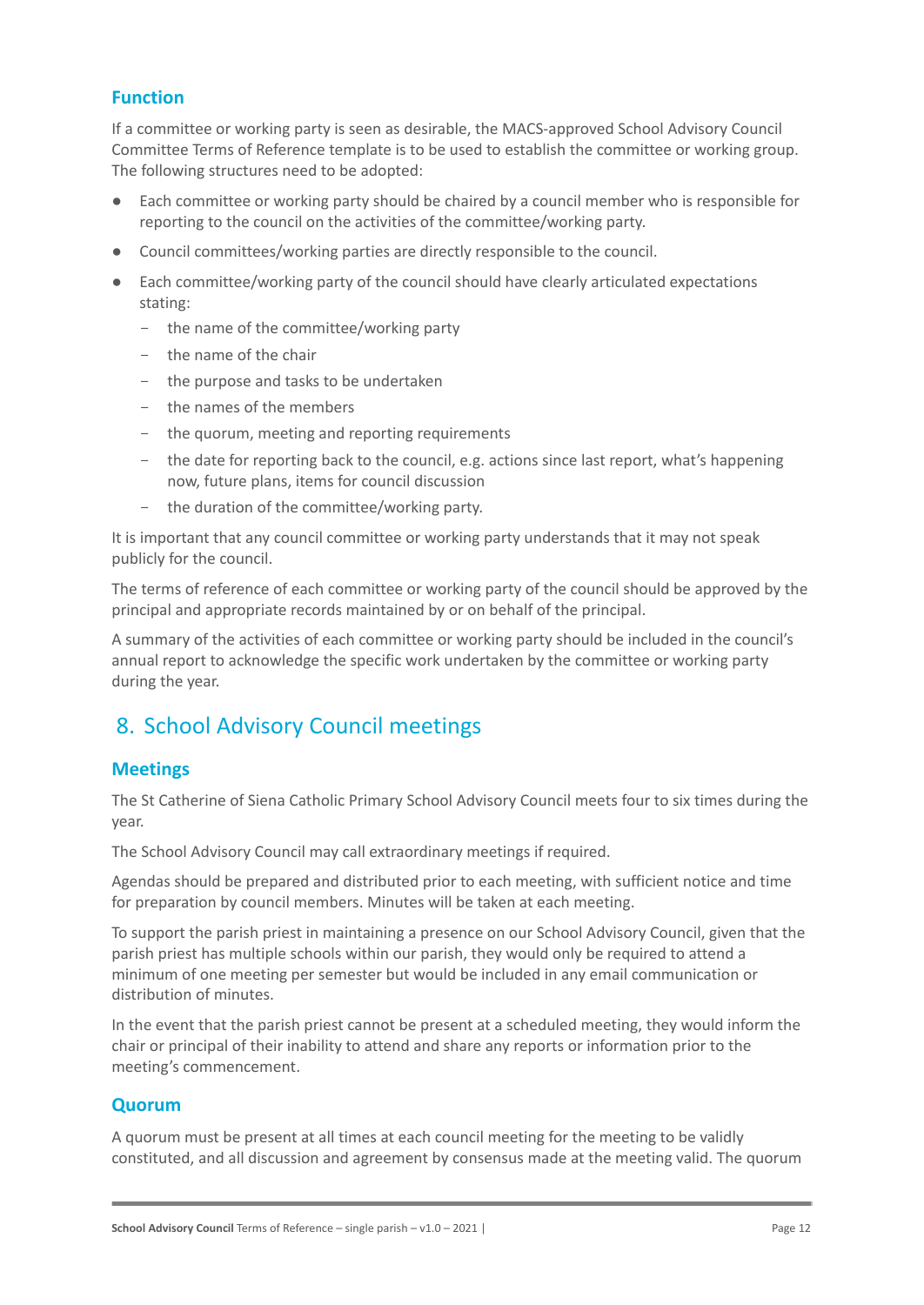for meetings is two-thirds of the total number of council members at any given time. The principal should always be part of the quorum.

### **Conduct of council meetings – consensus and confidentiality**

In the conduct of School Advisory Council meetings, it is important that conversations are encouraged. Good, healthy dialogue where members listen to each other creates positive connections and builds good relationships, enabling the council to explore ideas and proposals.

Equally important is that members enter the meeting well-prepared for the discussions that will take place. An agenda will have been circulated prior to the meeting, and any important proposal will have been highlighted and any relevant documentation circulated. This will provide an opportunity for informed dialogue to take place, rather than 'off the cuff' thinking.

It is hoped that a well-informed discussion where each person has a chance to speak, is listened to intently and feels their ideas have been respected will lead to proposals and ideas being agreed to by consensus. At the heart of an agreement by consensus is the ongoing welfare of the group and good relationships of the members appropriate to a Catholic School Advisory Council.

Council confidentiality and solidarity are key ingredients in building trust at council meetings. As a general rule, all council meeting proceedings are confidential. At times, there may be occasion to formally declare an issue, a paper or a discussion as particularly sensitive and confidential. This should be done by the chair prior to a council meeting and confirmed before the close of the meeting.

Council members must respect the right of individuals to express their views freely at council meetings without fear of being named outside the meetings as taking particular positions. As in all similar groups, a sense of trust among council members is vital for the wellbeing of the council.

A meeting should be closed by reviewing actions and deadlines set, and noting the details of the next meeting.

#### **Disclosure of interests by council, committee and working group members**

In accordance with the MACS Conflict of Interest Policy for Employees, Contractors and Consultants, all council members must disclose any personal interest which relates, or may relate, to the operations of the school in order to ensure that any actual, potential or perceived conflict of interest with a duty that the person has on the council is identified and appropriately managed.

The Conflict of Interest Policy for Employees, Contractors and Consultants as prescribed by MACS must at all times be complied with by all members of the council, and the members of any committee or working group established by the council.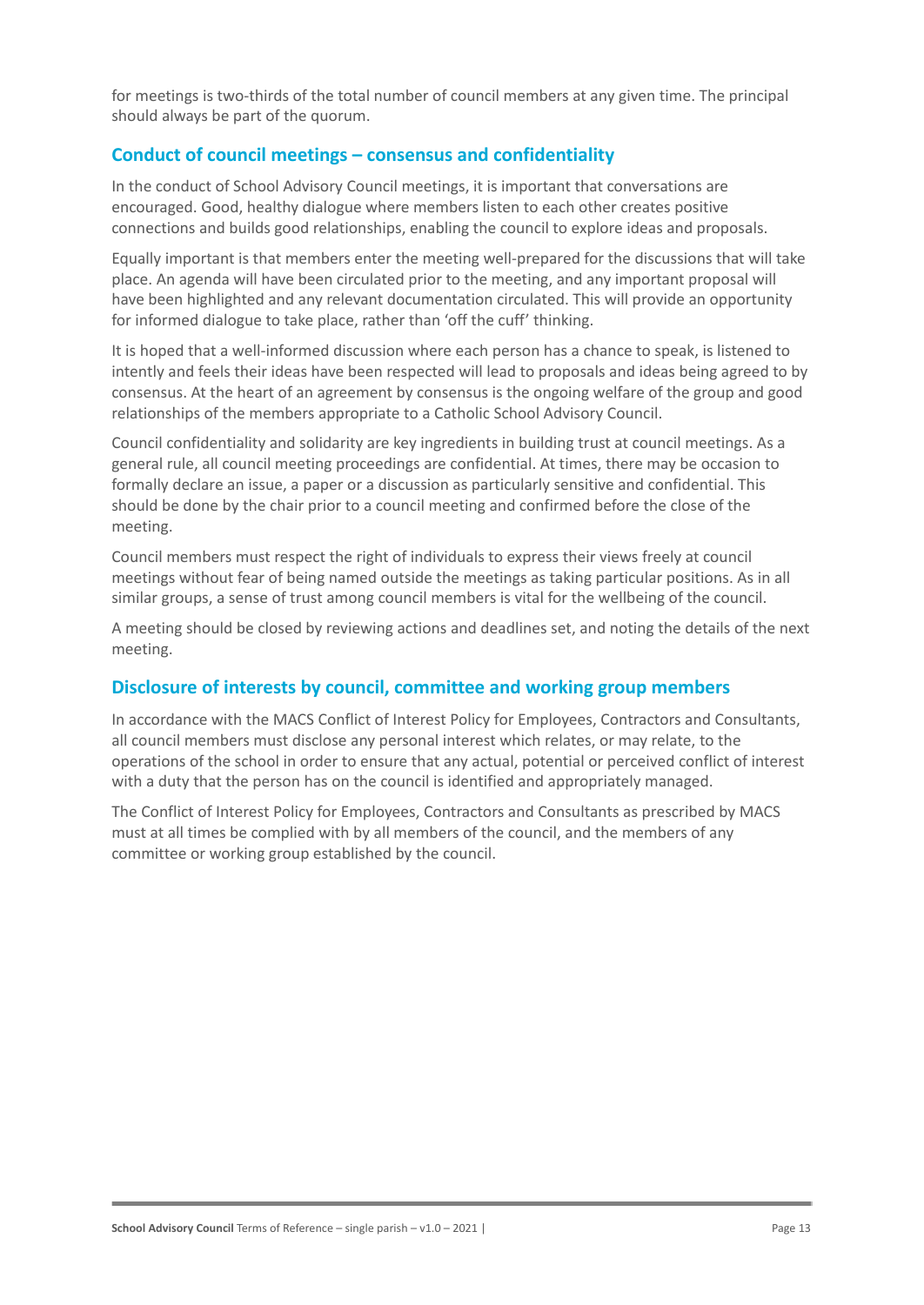## 9. Engaging with the school community

The council encourages full participation of stakeholders to ensure a high level of engagement and participation by the school community. Schools must employ a variety of strategies to provide evidence to meet Victorian Registration and Qualifications Authority (VRQA) minimum standards, which require a school to 'publish a clear statement of its philosophy and be able to demonstrate how the school's philosophy is enacted' per Schedule 4 clause 16 in the *Education and Training Reform Regulations 2017* (Vic.).

The School Advisory Council is required to ensure that it has a dedicated page on the school's website which publishes up-to-date versions of:

- the Terms of Reference
- MACS *School Advisory Council Manual*
- MACS Code of Conduct for School Advisory Council members
- the School Advisory Council Annual Report
- a list of council members and key roles
- a list of committees and membership.

A key piece of evidence that could demonstrate how the school's philosophy is enacted is the School Advisory Council Annual Report. The School Advisory Council Annual Report is an important communication document and is to be drafted using the MACS-approved template. Preparation of the council's annual report is to be overseen by the chair, in conjunction with the principal, with the final version approved by the council. The council's annual report should acknowledge the activities, achievements and challenges of the council and committees over the past year, reference the council's self-evaluation, and indicate goals and focus for the following year. In turn, these goals will provide a basis for the evaluation the council undertakes in the following year.

This report is to be submitted to the principal and shared with the school community. It may also be used to inform the principal's requisite School Annual Report published on the school website and the VRQA State Register unless otherwise determined by the MACS Executive Director, either generally or in any particular instance.

The School Advisory Council is required to ensure that its dedicated webpage is reviewed and updated annually. The MACS *School Advisory Council Manual* provides information to support and guide the work of School Advisory Councils.

## 10. Record keeping

As a minimum, the principal must ensure the maintenance of the following council documents and records:

- the school's School Advisory Council Terms of Reference (this document) and the terms of reference of any committee or working group established by the council
- the agenda and minutes of School Advisory Council, committee and working group meetings
- copies of each School Advisory Council Annual Report
- a register of the current members of the council, committees and working groups, and any council members holding key roles
- a register of interests disclosed by council, committee and working group members
- the School Advisory Council correspondence file.